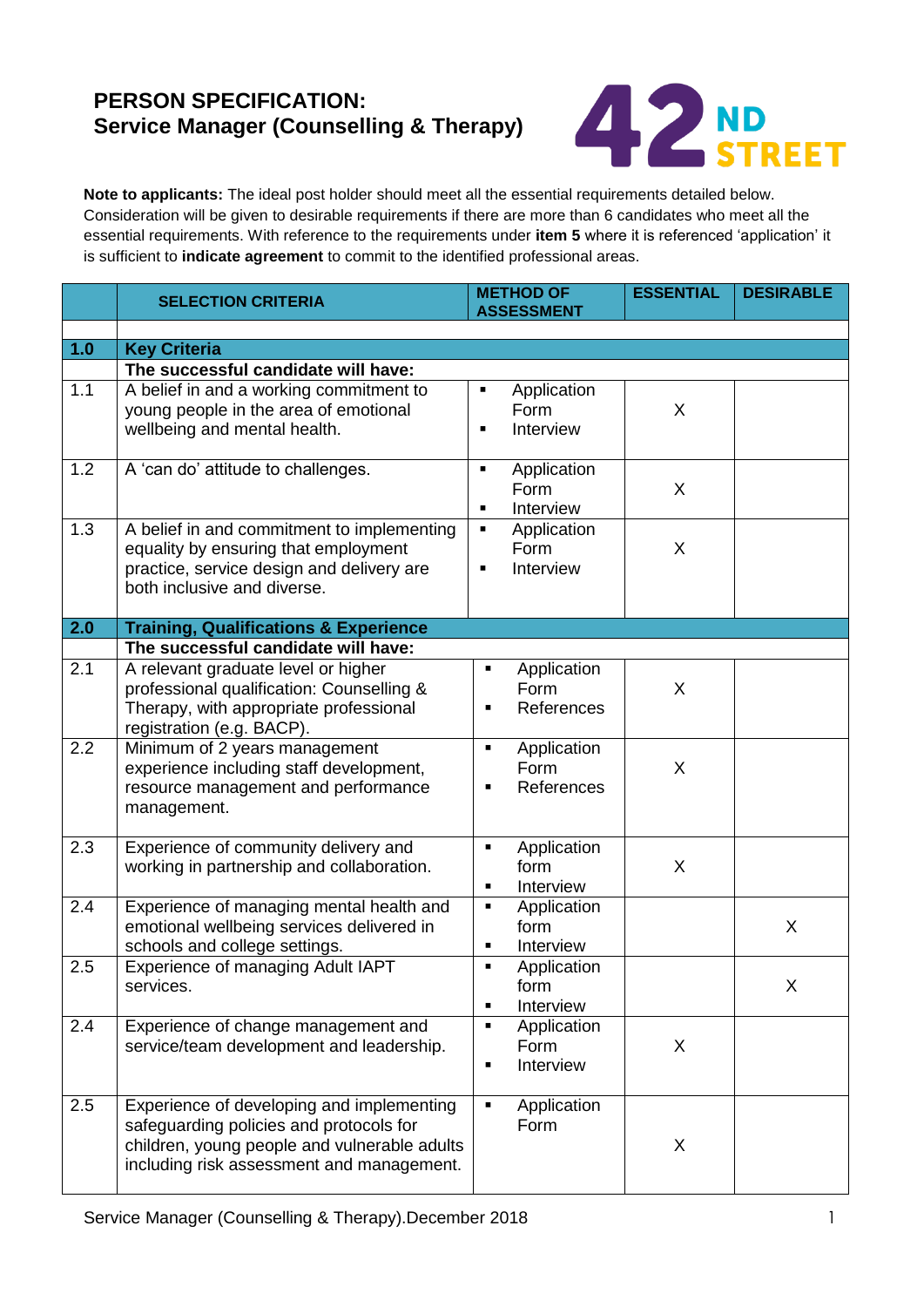| 2.6  | Experience of managing multi-disciplinary<br>teams, project management and delegating<br>tasks and responsibilities.                                                                 | ٠<br>$\blacksquare$              | Application<br>Form<br>Interview | X |   |
|------|--------------------------------------------------------------------------------------------------------------------------------------------------------------------------------------|----------------------------------|----------------------------------|---|---|
| 2.7  | Experience of meeting the needs of specific<br>targeted, vulnerable groups and an<br>understanding of developing and<br>implementing inclusive and anti-<br>discriminatory practice. | ٠<br>٠                           | Application<br>Form<br>Interview | X |   |
| 2.8  | Experience of supervising students and the<br>relevant qualification/training to do so.                                                                                              | ٠<br>$\blacksquare$              | Application<br>Form<br>Interview |   | X |
| 2.9  | Experience of delivering training to a variety<br>of audiences.                                                                                                                      | ٠<br>$\blacksquare$              | Application<br>Form<br>Interview |   | X |
| 2.10 | Experience of supporting the development<br>and implementation of strategic business<br>plans.                                                                                       | $\blacksquare$<br>$\blacksquare$ | Application<br>Form<br>Interview |   | X |
| 3.0  | <b>Knowledge</b>                                                                                                                                                                     |                                  |                                  |   |   |
|      | The successful candidate will be able to demonstrate knowledge and understanding of:                                                                                                 |                                  |                                  |   |   |
| 3.1  | Good understanding of the local external<br>environment and significant policy<br>developments in respect of young people<br>and mental health and wellbeing.                        | ٠<br>٠                           | Application<br>Form<br>Interview | X |   |
| 3.2  | Understanding of the voluntary and<br>community and social enterprise sectors,<br>private and public sectors with specific<br>reference to young people and mental<br>health.        | ٠<br>$\blacksquare$              | Application<br>Form<br>Interview | X |   |
| 3.3  | Effective use of Windows, Outlook and<br>Microsoft Office.                                                                                                                           | $\blacksquare$                   | Application<br>Form              | X |   |
| 4.0  | <b>Skills &amp; Abilities</b>                                                                                                                                                        |                                  |                                  |   |   |
|      | The successful candidate will be able to:                                                                                                                                            |                                  |                                  |   |   |
| 4.1  | Capacity to think strategically and operate<br>pragmatically.                                                                                                                        | $\blacksquare$                   | Interview                        | X |   |
| 4.2  | Ability to lead and manage organisational<br>and cultural change and drive innovation.                                                                                               | $\blacksquare$<br>٠              | Application<br>Form<br>Interview | X |   |
| 4.3  | Ability to motivate and support individuals,<br>teams, volunteers and young people.                                                                                                  | $\blacksquare$<br>٠              | Application<br>Form<br>Interview | X |   |
| 4.4  | Ability to monitor, evaluate and contribute to<br>a robust and compelling evidence base.                                                                                             | $\blacksquare$<br>٠              | Application<br>Form<br>Interview | X |   |
| 4.5  | Ability to identify and interpret external<br>factors that might impact on service<br>development.                                                                                   | $\blacksquare$<br>٠              | Application<br>form<br>Interview | X |   |